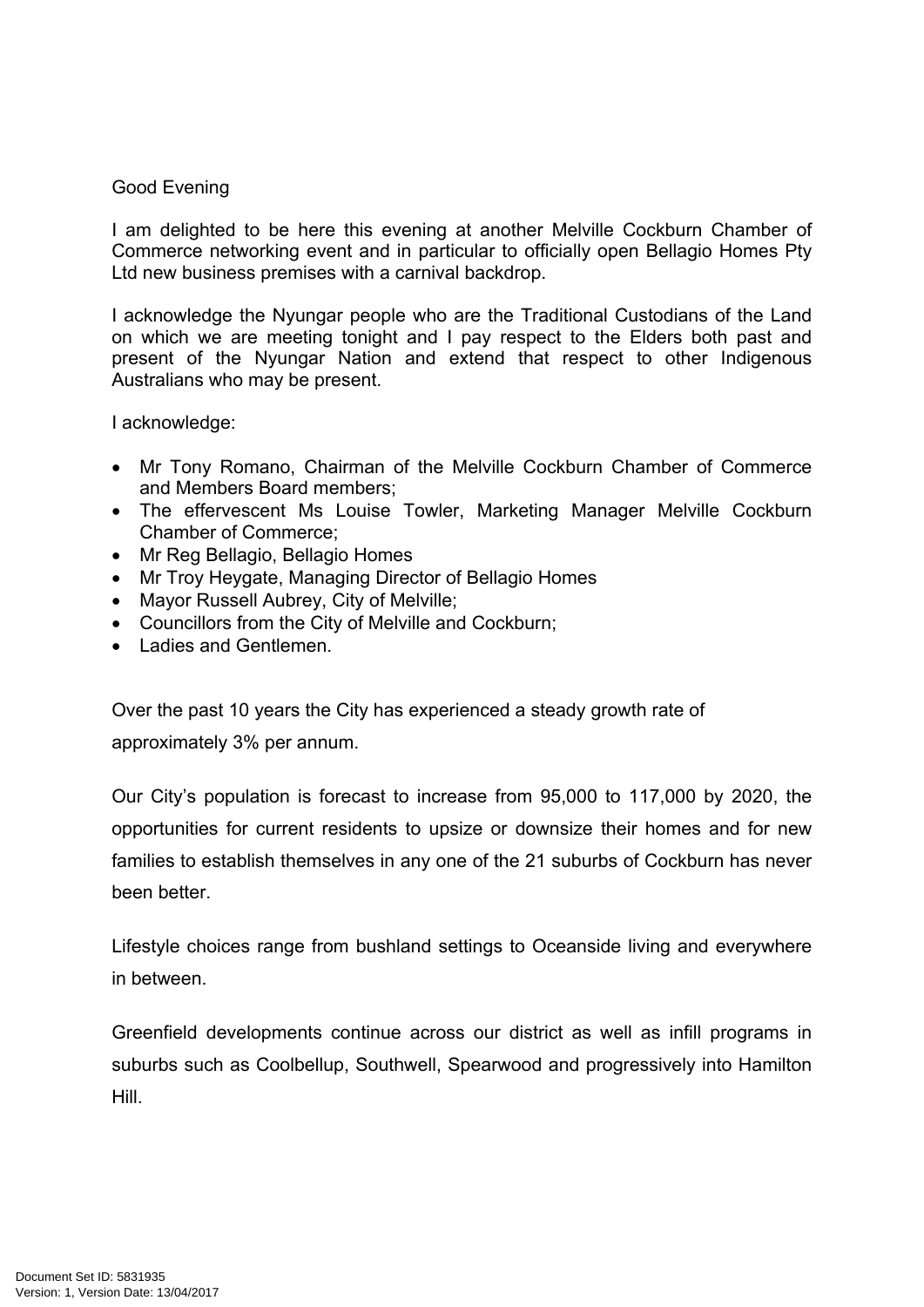Infill sewerage and underground power projects have allowed for the revitalization of some of our 'older' suburbs and it is exciting to see property owners taking advantage of these new opportunities.

Outcome include:

- financial returns to families;
- investment driven developments;
- increased local job and career opportunities;
- growth opportunities for small business including home builders, commercial, retail and the like; and
- a boost for membership of sporting, cultural, recreational, community and service clubs.

These and other factors lead to a more vibrant and dynamic community that continues to ensure that the City of Cockburn is the best place to live, work, recreate and invest in within the metropolitan area.

As we stand in the new business premises of Bellagio Homes I refer to their very powerful mission statement:

We are "Bellagio"

We wake in the morning to a goal.

We work for satisfaction.

We go home with a smile.

We are Bellagio.

A culture, a team, a family.

Passionate to our clients,

accomplished to our goals,

as we endeavour to make every home an expression of our clients lifestyle.

We believe in you, our future.

We believe in Bellagio.